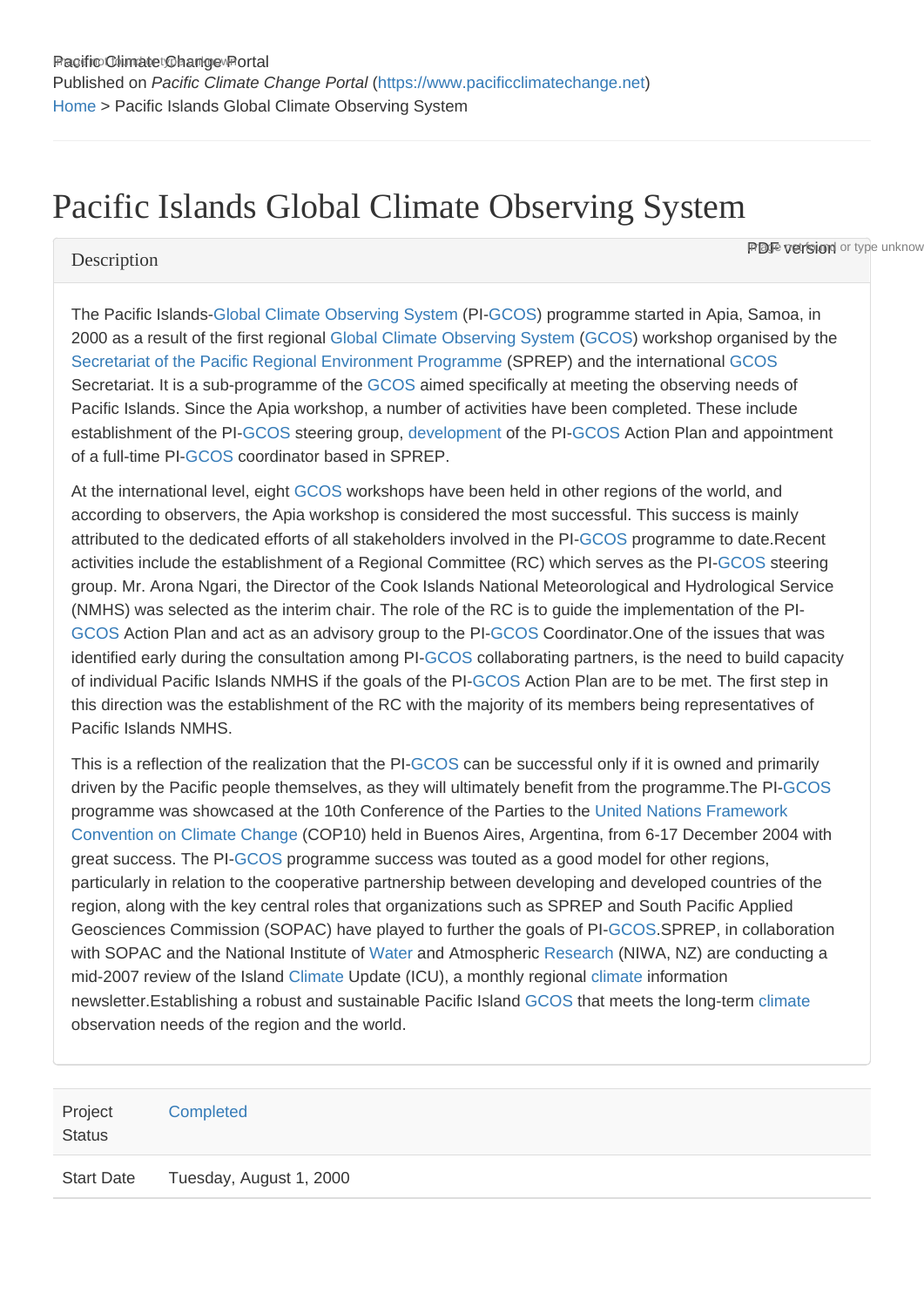| Tuesday, August 1, 2000                                                                                                                                                                                                                                                                                                                                                                                                                                                                                                                                                                                                                                                                                                                                                                                                                                                                                                                                                                                                                                               |
|-----------------------------------------------------------------------------------------------------------------------------------------------------------------------------------------------------------------------------------------------------------------------------------------------------------------------------------------------------------------------------------------------------------------------------------------------------------------------------------------------------------------------------------------------------------------------------------------------------------------------------------------------------------------------------------------------------------------------------------------------------------------------------------------------------------------------------------------------------------------------------------------------------------------------------------------------------------------------------------------------------------------------------------------------------------------------|
| PI-GCOS                                                                                                                                                                                                                                                                                                                                                                                                                                                                                                                                                                                                                                                                                                                                                                                                                                                                                                                                                                                                                                                               |
| <b>Capacity Building</b><br><b>Community Awareness</b>                                                                                                                                                                                                                                                                                                                                                                                                                                                                                                                                                                                                                                                                                                                                                                                                                                                                                                                                                                                                                |
| Regional                                                                                                                                                                                                                                                                                                                                                                                                                                                                                                                                                                                                                                                                                                                                                                                                                                                                                                                                                                                                                                                              |
| The objective is to develop capacity for application of climate information to cope with climate<br>variability and change. Designed to establish a robust and sustainable Pacific Islands climate<br>observing system that meets long-term climate observation needs in the region and the world,<br>in line with the PI-GCOS Action Plan and the PIGCOS Implementation Plan.                                                                                                                                                                                                                                                                                                                                                                                                                                                                                                                                                                                                                                                                                        |
| 1) To continually advocate the importance of GCOS observing systems to policy applications<br>on the part of national governments and other interested users (e.g. social, cultural and<br>economic implications). 2) To fully support and operate ALL identified GCOS stations (e.g.<br>GSN, GTOS, GUAN, etc.) in the region by 2005 and according to best practices by 2008. 3) To<br>work with the AOPC to re-examine the spatial-distribution, criteria and coverage of GSN and<br>GUAN stations in the region by 2003 and adjust the networks as appropriate by 2005. 4) To<br>respond to the September 1999 WMO request for the provision of historical GSN and GUAN<br>(when requested), metadata and data by 2003, and to rescue all existing climate data for the<br>region by 2005 fully archive quality controlled climate data in digit. 5) To establish a permanent<br>GCOS infrastructure by the end of 2002 with professional capacity within the region as<br>appropriate (e.g. National GCOS Coordinator, Regional or National Climate Centres, etc) |
| Activities:<br>To raise the profile of PI-GCOS and institutions responsible for systematic observations for<br>the atmosphere, terrestrial, and ocean among policy makers and the public communities. To<br>strengthen mechanisms, procedures, linkages and coordination for and among relevant<br>stakeholders and government departments and ministries. To promote cooperation and<br>coordination of all relevant development assistance agencies. To increase number of<br>professionals at all levels in the field of science relating to climate, hydrology and<br>oceanography in the Pacific Island Countries.                                                                                                                                                                                                                                                                                                                                                                                                                                               |
|                                                                                                                                                                                                                                                                                                                                                                                                                                                                                                                                                                                                                                                                                                                                                                                                                                                                                                                                                                                                                                                                       |

## Implementing Countries

[Cook Islands](https://www.pacificclimatechange.net/node/9481) [Federated States of Micronesia](https://www.pacificclimatechange.net/node/9482) [French Polynesia](https://www.pacificclimatechange.net/node/9566) **[Guam](https://www.pacificclimatechange.net/node/9506)** [Kiribati](https://www.pacificclimatechange.net/node/52) [Marshall Islands](https://www.pacificclimatechange.net/node/53) [Nauru](https://www.pacificclimatechange.net/node/54) [New Caledonia](https://www.pacificclimatechange.net/node/9554) [Niue](https://www.pacificclimatechange.net/node/55) [Palau](https://www.pacificclimatechange.net/node/57)